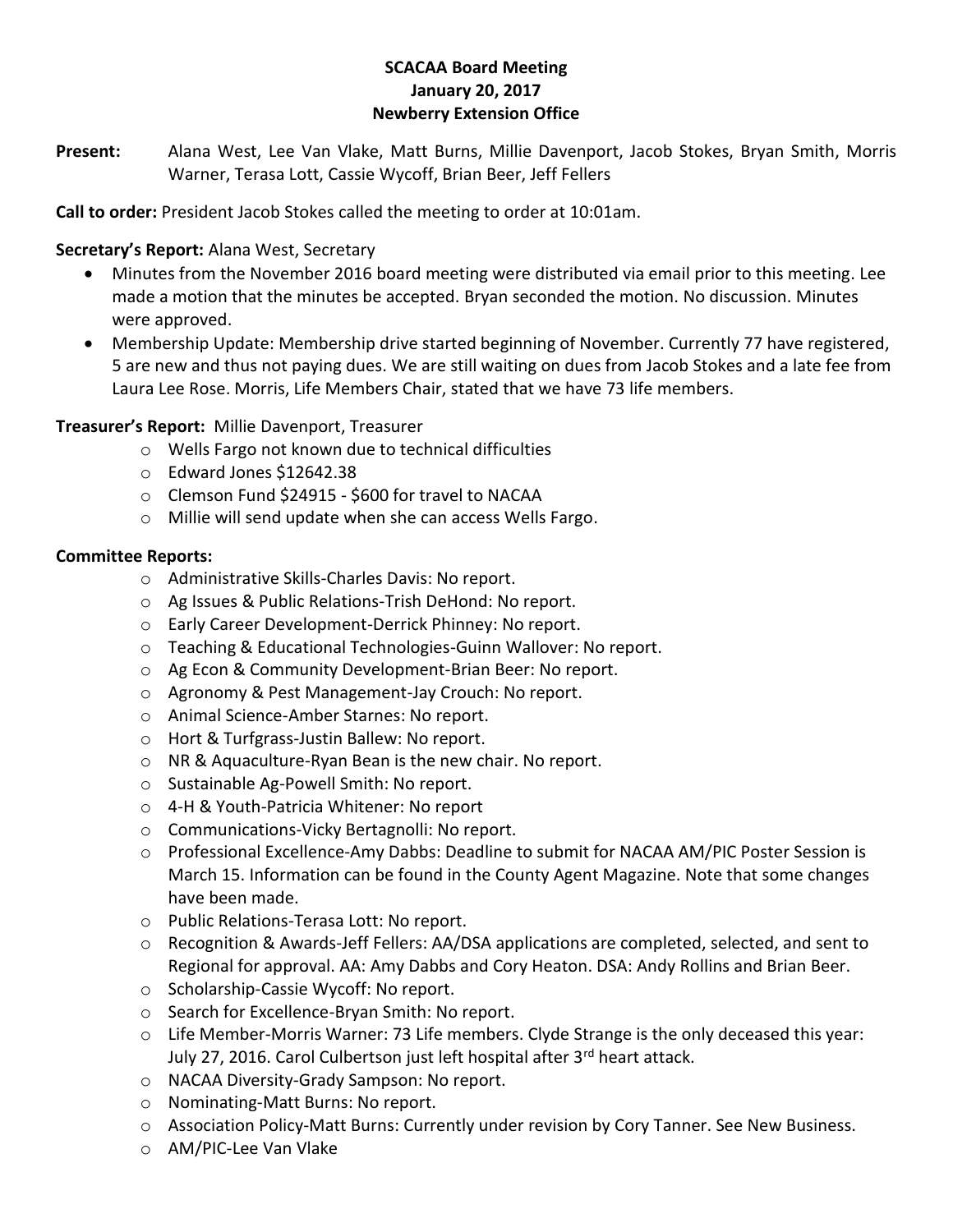- Hotel
	- **Hilton Garden Inn in Aiken: 40 rooms blocked for May 17-19, 24 double beds, 16** king beds, \$119/night by April 16
	- Hampton Inn overflow, 34 mi away, also owned by Hilton, price currently unknow
	- No fine if we do not fill blocks if cancelled by certain date
	- Morris motions that we accept the hotel situation as presented. Brian seconds. No discussion. Motion passes.
- **Meeting Space** 
	- Hilton Meeting Room will hold 80: 4-H on Wednesday, split on Friday
- Banquet
	- Thursday Banquet at Houndslake Country Club
	- Field Ops will cover cost of banquet
- **Transportation** 
	- Will have 2 busses for tours and keep 1 for offsite banquet transportation
- **Registration** 
	- \$100 registration fee. Morris motions to keep this price. Terasa seconds. Motion passes.

-Alana will send save the date to membership.

-Make sure that Chip Blalock with SunBelt is invited. Bryan will ask Jonathan Croft to do this when we ask for sponsorship money.

-Board decides not to host a separate Life Member Event but make sure Life Members are invited.

-AM/PIC Fundraising-Bryan Smith: David DeWitt, Beverly Connelly Brown, Bryan Smith, and Jacob Stokes will work together on Fundraising.

# **Old Business:**

- Award Participation Jeff is not sure how to increase participation.
- Donor Gifts Bryan Smith. Still looking into this issue.

# **New Business:**

- Policy Manual Changes
	- $\circ$  SCACAA Certificate of Merit Award: Members of the Recognition and Awards Committee are the only members not eligible to receive this award.
		- Consider removing this statement so that Jeff and whoever after him are eligible for these awards.
		- Board decides to leave the statement as is.
	- $\circ$  Regarding the Hall of Fame Award, our most recent winner was Frank Fitzsimmons. When the Board was approached about nominating him last year, it was decided that nomination would be open to the entire membership. As Awards Chair, Jeff would rather see the Executive Board decided who, if anyone, would be nominated.
		- If we really wanted to get membership involved maybe the Board could nominate and the membership could approve?
		- Matt motions that the Board nominates and approves Hall of Fame nominees. Lee seconds. Bryan would rather see the membership nominate and the Board approve. Matt amends his nomination to say membership nominates and Board approves Hall of Fame Entries. Lee seconds this motion. Jeff ask that we start this process earlier in the year than we start the AA/DSA process. Amended motion passes.
	- $\circ$  Alana recently updated all current and life members in the NACAA database. That resulted in a question… some of these life members are listed as having the magazine paid for life while